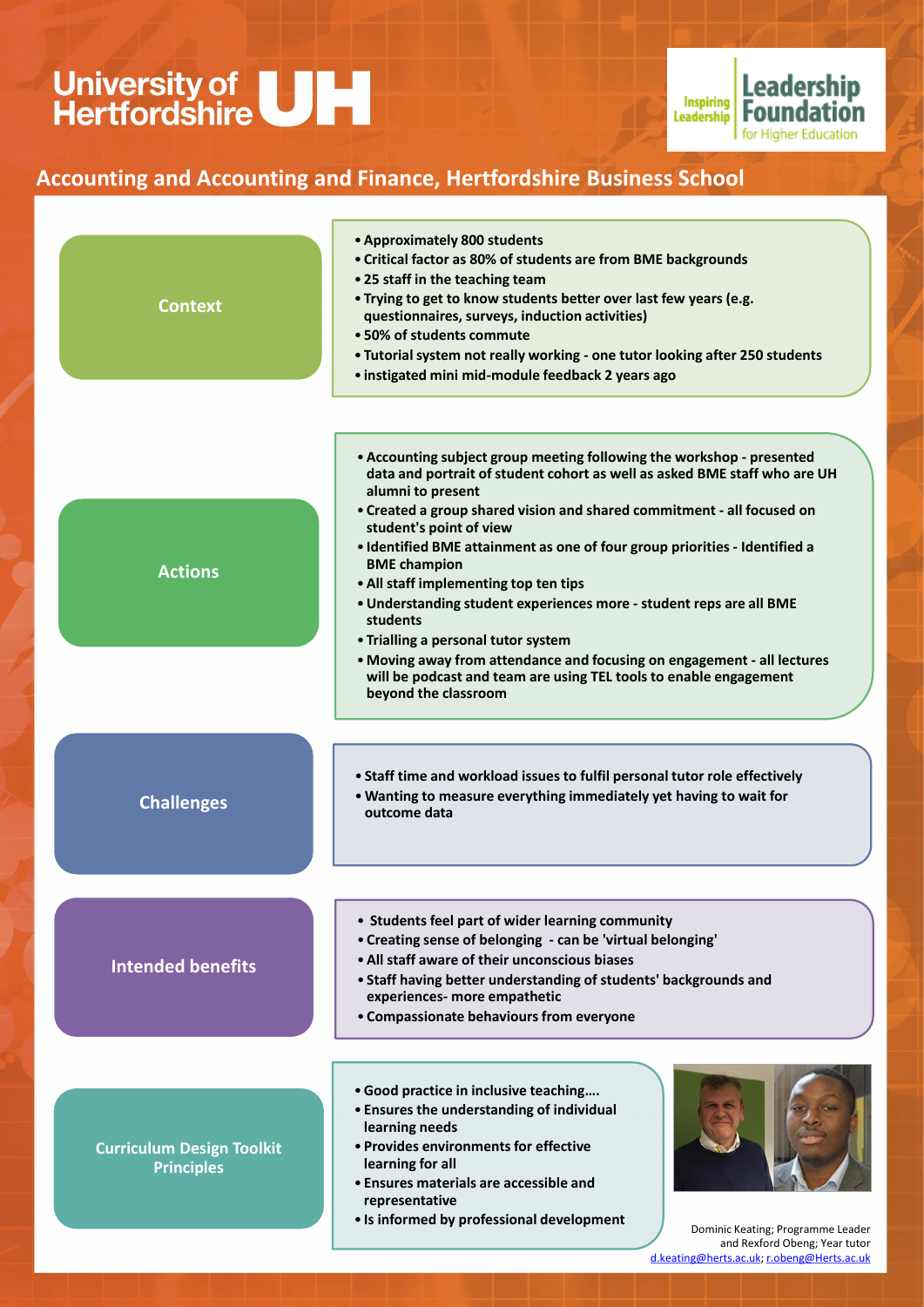| <b>Context</b>    | • Approximately 50 students<br>. No data available for the programme as a PG course however, all<br>University data is relevant as 'students' are University lecturers<br>• The programme attracts new lecturers from all University Schools and<br>endeavours to model good practice in inclusivity<br>• Programme tutors recognise the importance of having open and honest<br>conversations about the attainment gap in a way which is inclusive as the<br>programme helps to shape the next generation of lecturers                                                                                                        |
|-------------------|--------------------------------------------------------------------------------------------------------------------------------------------------------------------------------------------------------------------------------------------------------------------------------------------------------------------------------------------------------------------------------------------------------------------------------------------------------------------------------------------------------------------------------------------------------------------------------------------------------------------------------|
| <b>Actions</b>    | • Finding educational theorists from a wide range of backgrounds with<br>examples of good practice and using these to inform the programme<br>design<br>. Reviewing reading lists and resources to ensure that these are<br>representative<br>. Inviting expert staff from diverse backgrounds to speak to students on the<br>programme<br>• Increasing the diversity of the teaching team<br>• Capturing diverse student voices by asking recent 'graduates' to discuss<br>their experiences on video for dissemination to current cohorts<br>. Instigating open discussions on race and ethnicity with the programme<br>team |
| <b>Challenges</b> | • Being prepared to have difficult conversations<br>• Helping each member of the team grasp the importance of this within their<br>personal practice and within their modules.<br>• Ensuring that the deficit model is challenged<br>. Having a sufficiently contextualised understanding to connect with all the<br>disciplinary perspectives represented on the programme                                                                                                                                                                                                                                                    |
| Intended henefits | • Staff being confident in having difficult conversations and being able to<br>challenge negative behaviour<br>• An inclusive curriculum both within the programme and beyond in the<br>programmes on which the 'students' teach                                                                                                                                                                                                                                                                                                                                                                                               |

- •**Good practice in inclusive teaching….**
- **Provides environments for effective learning for all**
- **Takes a coherent approach which is anticipatory and proactive**
- **Ensures materials are accessible and representative**
- **Is informed by professional development**



**programmes on which the 'students' teach.**

•**Willingness to think about things differently but also understanding that some changes require persistence and will take time**

#### **Intended benefits**

Karen Clark, Programme Leader [k.clark@Herts.ac.uk](mailto:k.clark@Herts.ac.uk)

## University of<br>Hertfordshire



### **PG Cert in Learning & Teaching in Higher Education, Learning and Teaching Innovation Centre**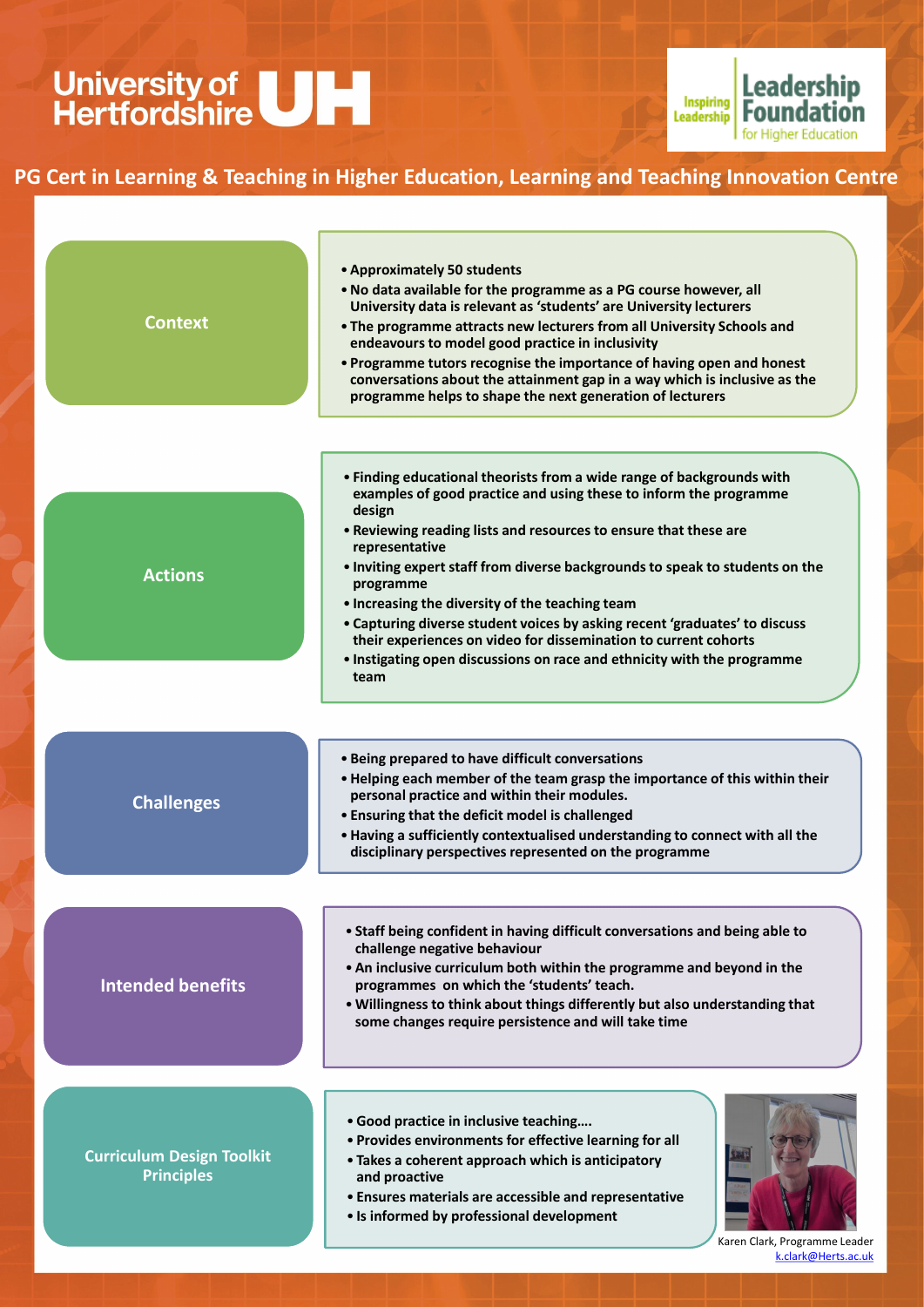

- **To raise awareness of the issues and staff to have a better understanding of students' backgrounds and experiences**
- **To celebrate BME role models**
- •**Good practice in inclusive teaching….**
- **Ensures the understanding of individual learning needs**
- **Provides environments for effective learning for all**
- **Ensures materials are accessible and representative**
- **Is informed by professional development**



**Leadership** 

for Higher Education

Inspiring Leadership |

David Turner and Lena Hatchett Programme Leader and Learning and Teaching lead [D.J.2.Turner@herts.ac.uk](mailto:D.J.2.Turner@herts.ac.uk) [l.m.hatchett2@herts.ac.uk](mailto:l.m.hatchett2@herts.ac.uk)

# University of<br>Hertfordshire

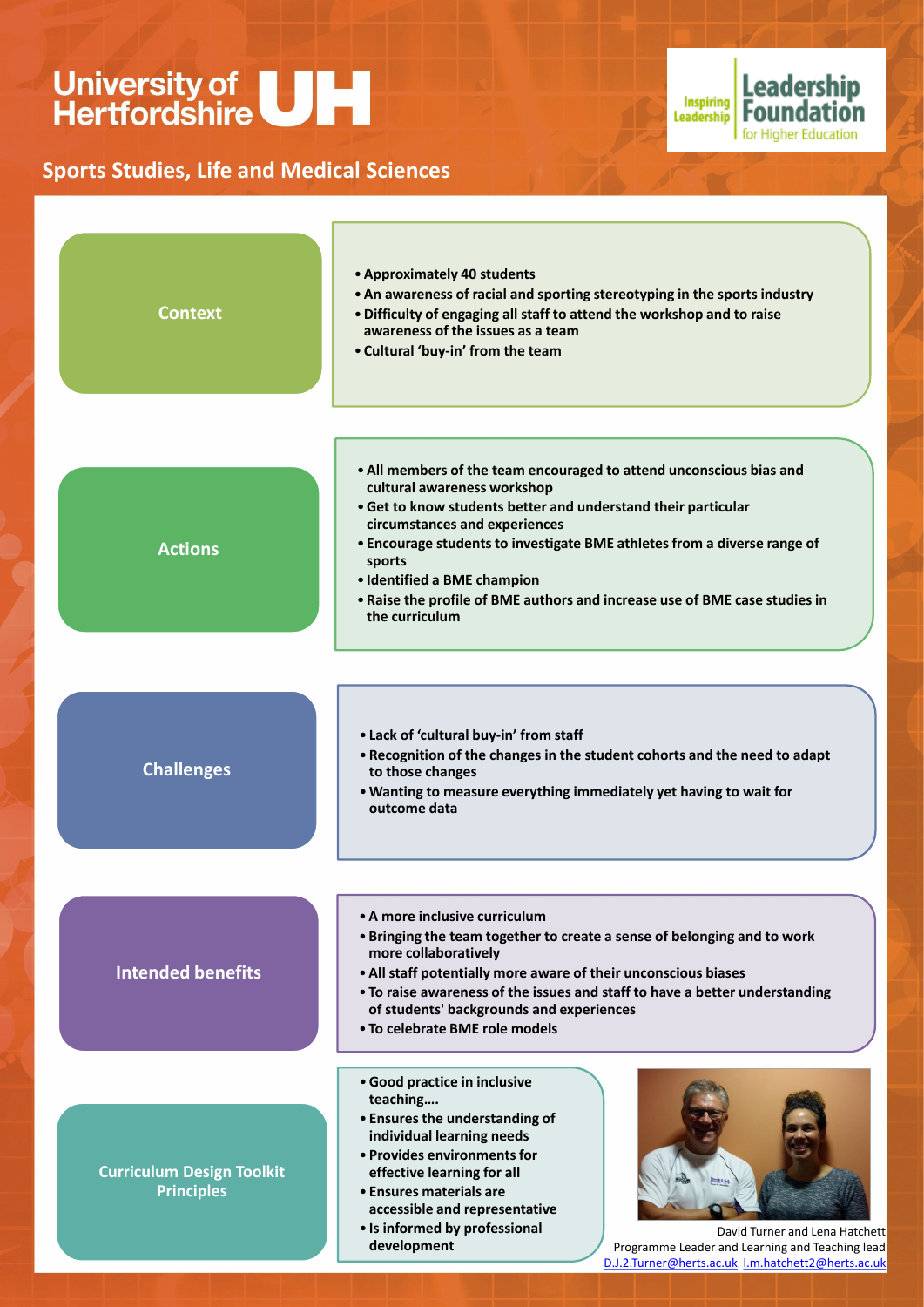

- •**Good practice in inclusive teaching**
- **Ensures the understanding of individual learning needs**
- **Provides environments for effective learning for all**



Peter Thomas; Programme Leader [p.thomas@herts.ac.uk](mailto:p.thomas@herts.ac.uk)

## University of<br>Hertfordshire



### **Mass Communications, School of Humanities**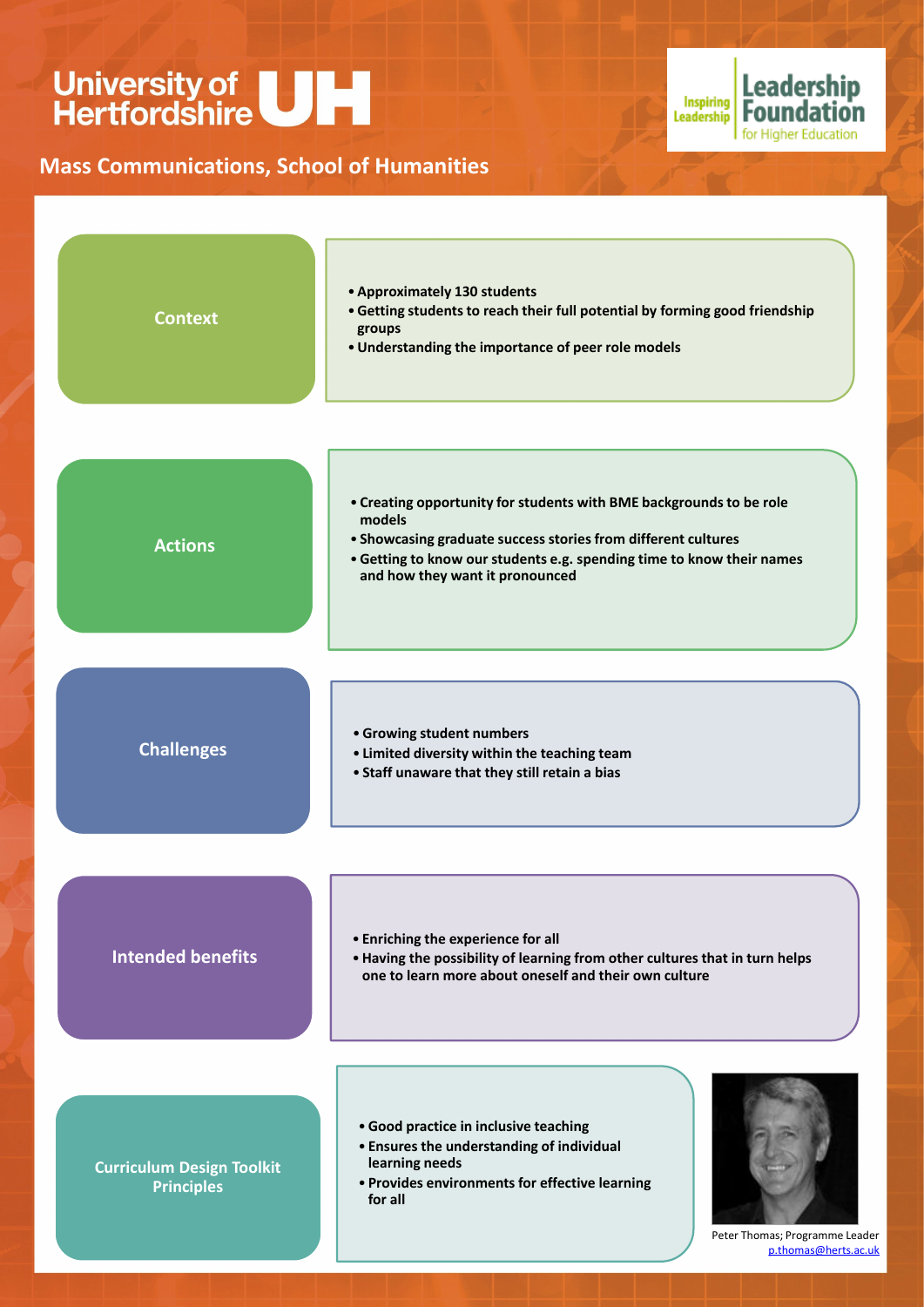

- •**Good practice in inclusive teaching**
- **Ensures the understanding of individual learning needs**
- **Provides environments for effective learning for all**
- **Is informed by professional development**



Nina Walker Student Experience Lead [c.2.walker@herts.ac.uk](mailto:c.2.walker@herts.ac.uk)

## University of<br>Hertfordshire



### **Pharmacy, Pharmacology & Postgraduate Medicine, School of Life and Medical Sciences**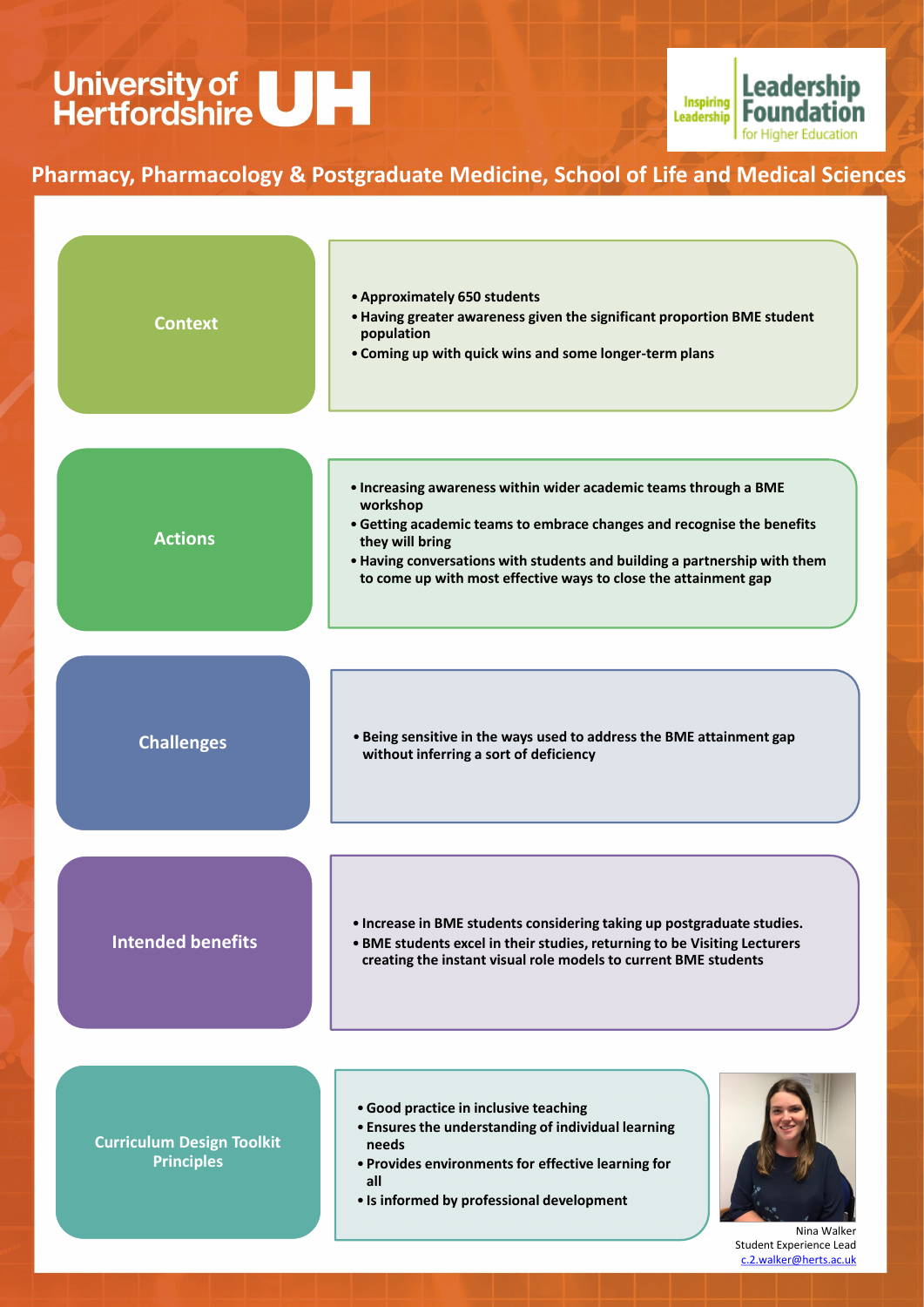

- •**Good practice in inclusive teaching….**
- **Ensures the understanding of individual learning needs**
- **Provides environments for effective learning for all**
- **Ensures materials are accessible and representative**
- **Is informed by professional development**

**and work with vulnerable people at the end of their course will be enhanced**



Karen Mills; Programme Leader [k.mills@herts.ac.uk](mailto:k.mills@Herts.ac.uk)

# University of<br>Hertfordshire



### **MSc Social Work, Health and Social Work**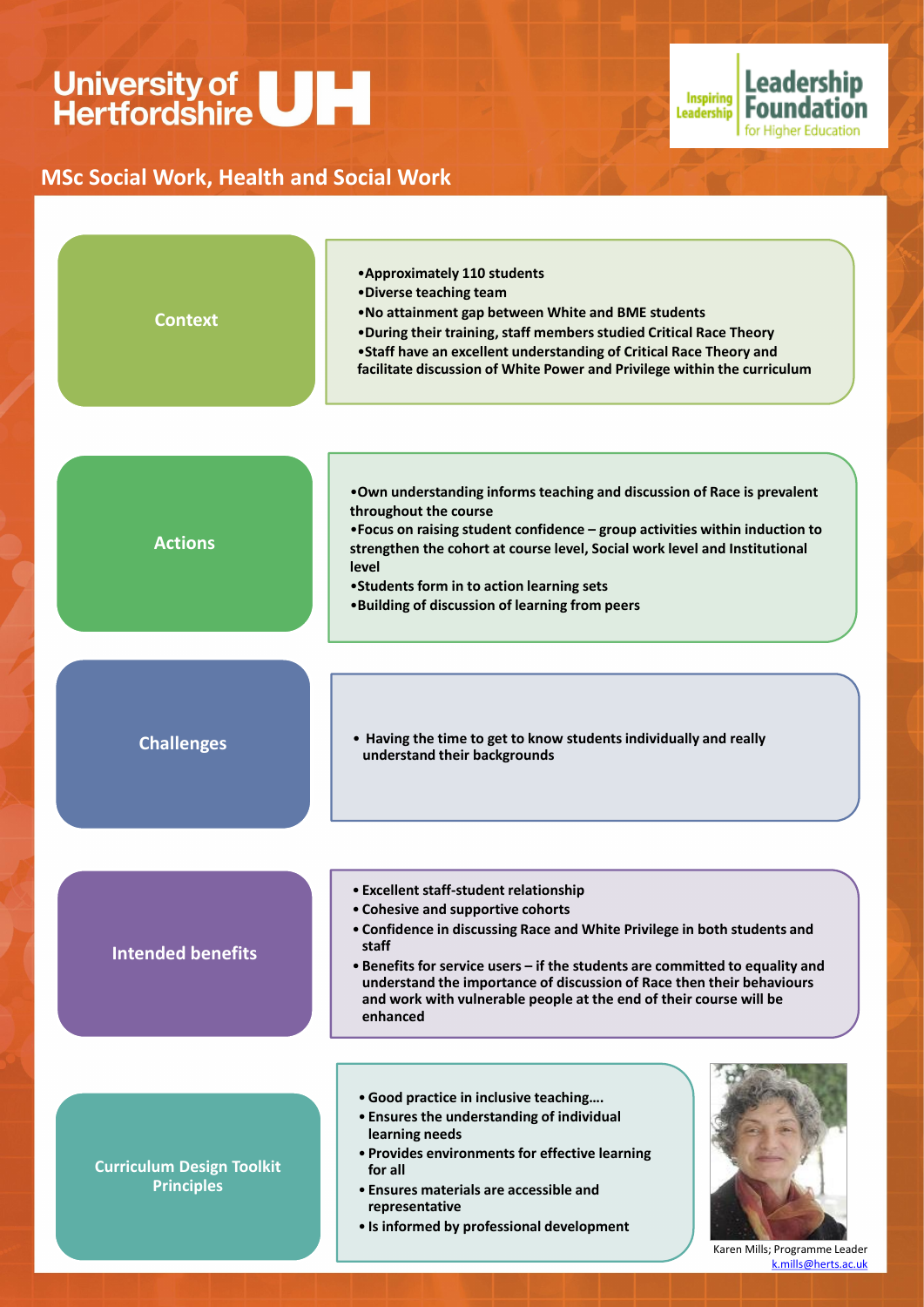

- •**Good practice in inclusive teaching**
- **Ensures the understanding of individual learning needs**
- **Provides environments for effective learning for all**
- **Is informed by professional development**



Judy St John, Programme Leader [J.G.Stjohn@herts.ac.uk](mailto:J.G.Stjohn@herts.ac.uk)

# University of<br>Hertfordshire



### **University Joint Honours, School of Humanities**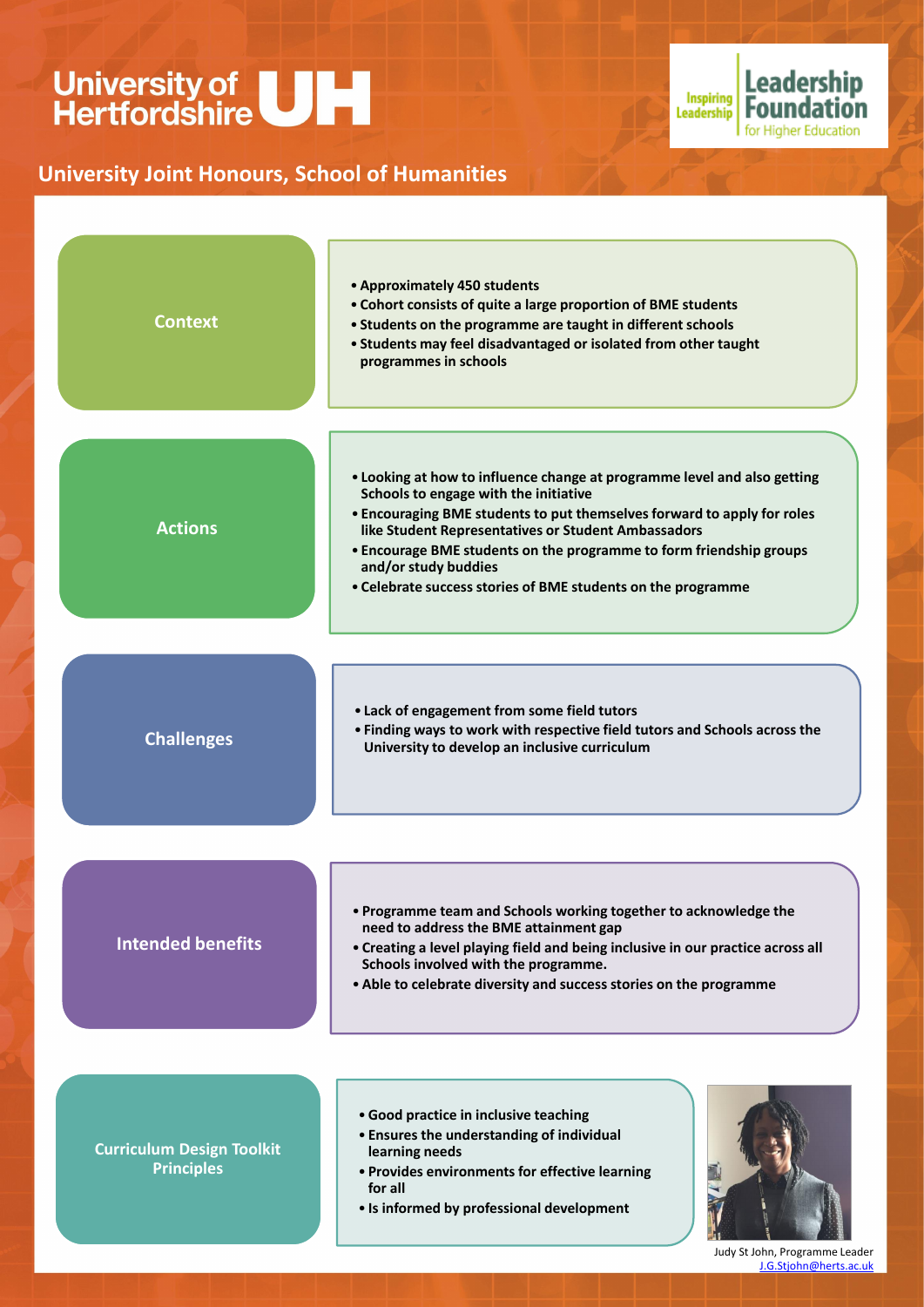

- •**Good practice in inclusive teaching….**
- **Ensures the understanding of individual learning needs**
- **Provides environments for effective learning for all**
- •**Uses assessment which enables all students to demonstrate their learning**

• **Cohesive cohorts**



Tassos Patokos; Programme Leader [t.Patokos@herts.ac.uk](mailto:t.Patokos@herts.ac.uk)

# University of<br>Hertfordshire



### **Economic and Business Economics, Hertfordshire Business School**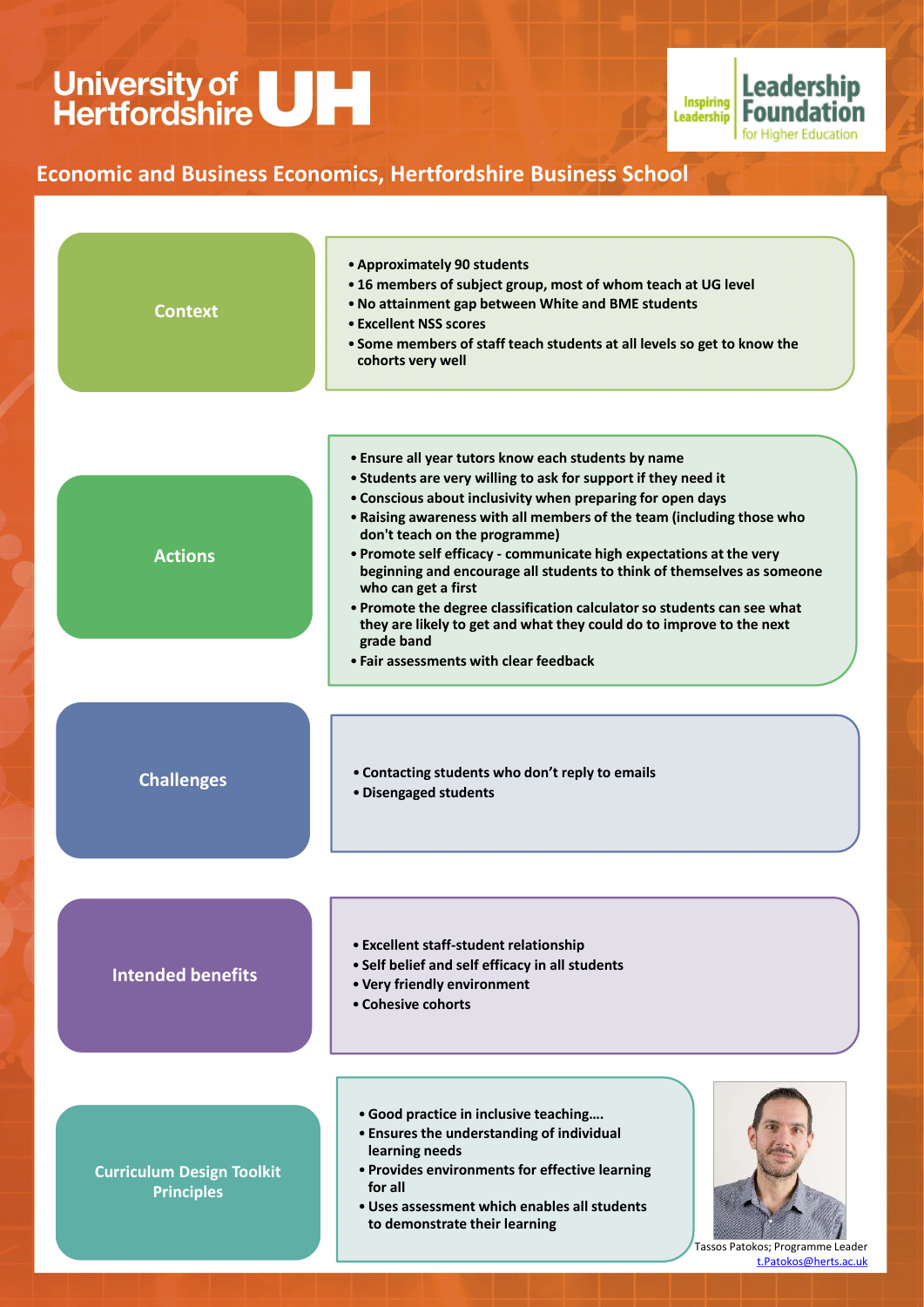- •**Good practice in inclusive teaching**
- **Ensures the understanding of individual learning needs**
- **Ensures materials are accessible and representative**
- **Provides environments for effective learning for all**





Jayne Bartholomew Programme Leader [j.e.bartholomew@herts.ac.uk](mailto:j.e.bartholomew@herts.ac.uk)

# University of<br>Hertfordshire



### **Physiotherapy, School of Health and Social Work**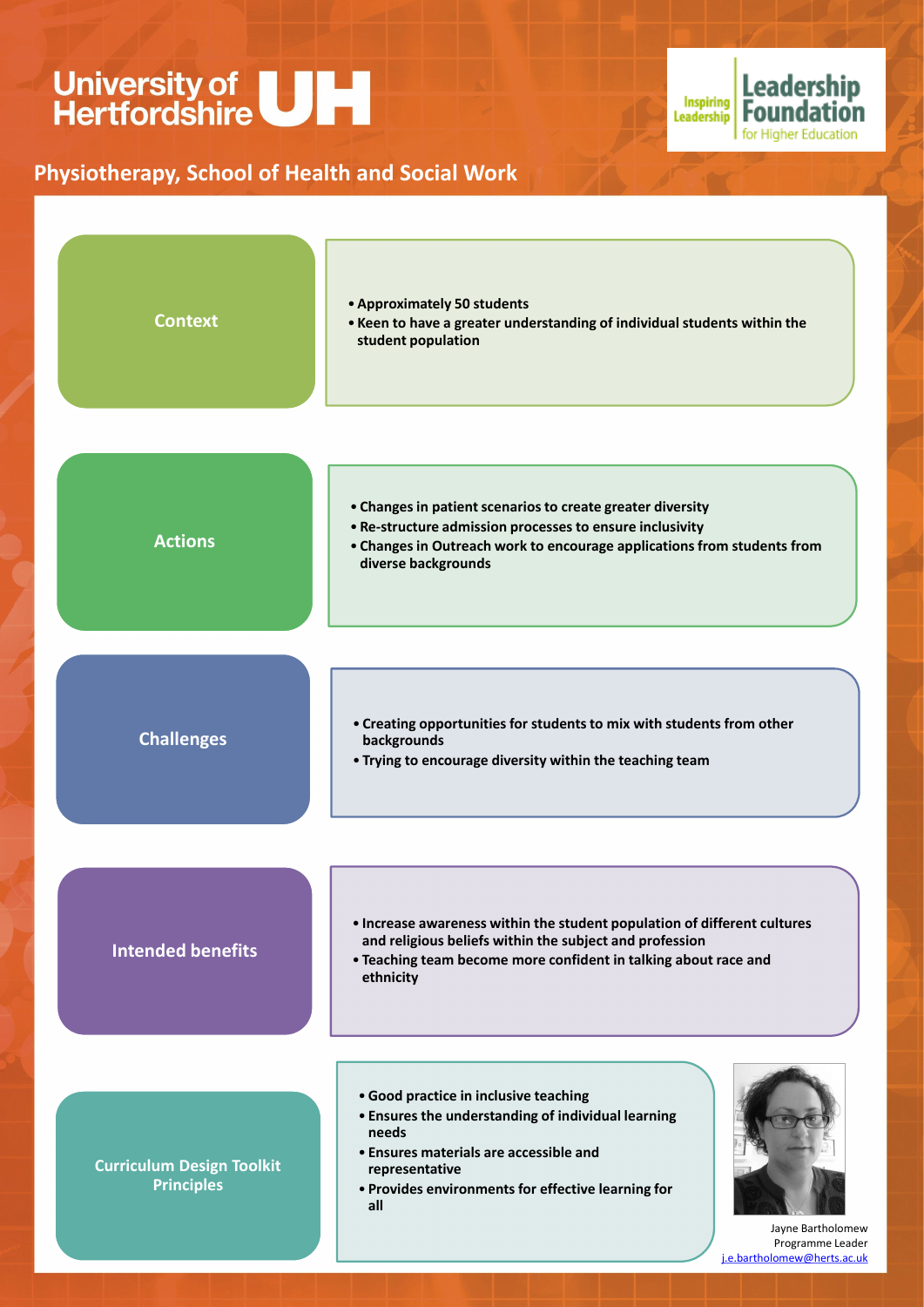

- •**Good practice in inclusive teaching….**
- **Provides environments for effective learning for all**
- **Ensures materials are accessible and representative**
- **Is informed by professional development**



Maria Thomas; Programme Leader [m.Thomas@herts.ac.uk](mailto:m.Thomas@herts.ac.uk)

# University of<br>Hertfordshire



### **Music Industry Management, Creative Arts**